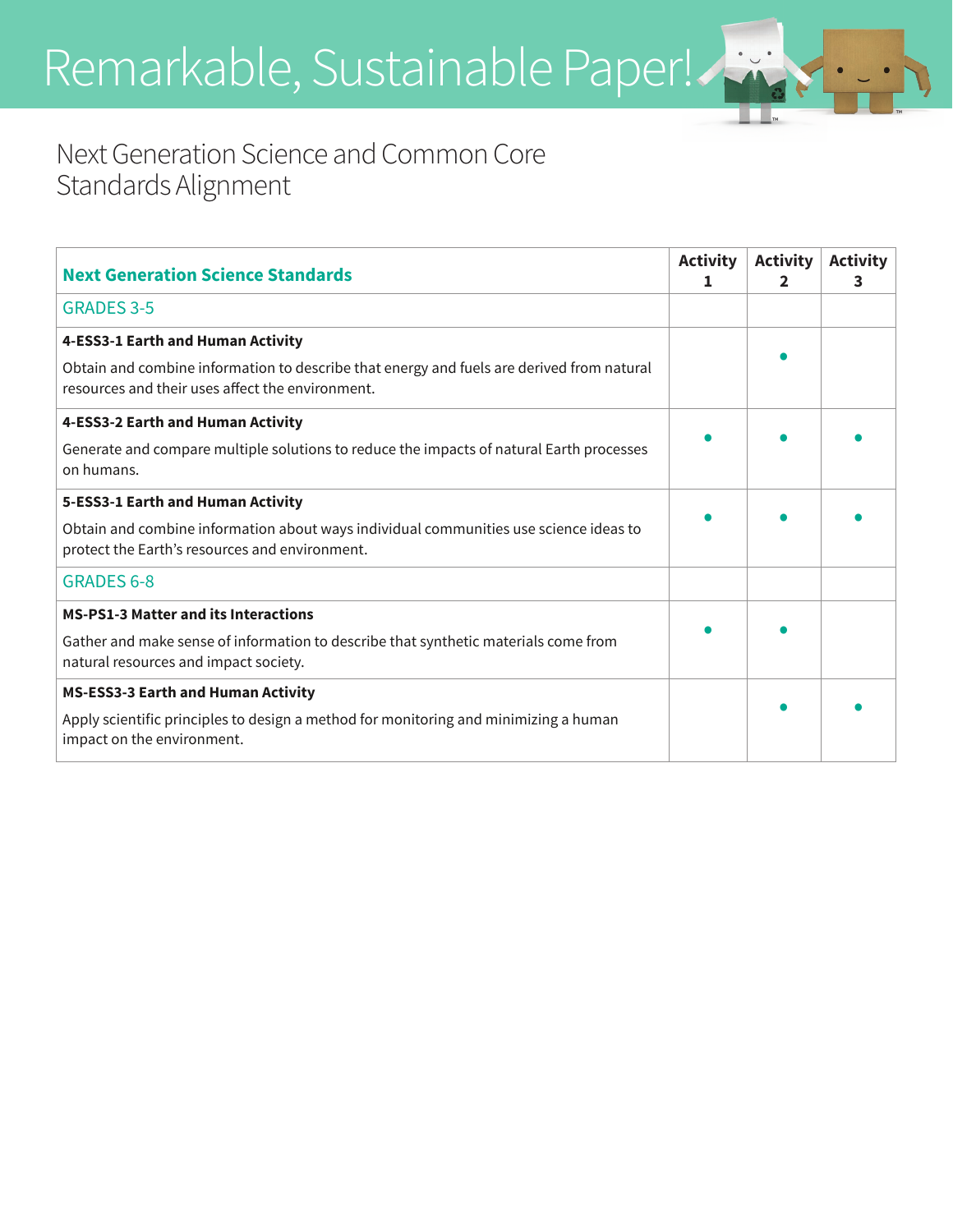Remarkable, Sustainable Paper!

| <b>Common Core Math Standards</b>                                                                                                                             | <b>Activity</b><br>Т. | <b>Activity</b><br>2 | <b>Activity</b><br>3 |
|---------------------------------------------------------------------------------------------------------------------------------------------------------------|-----------------------|----------------------|----------------------|
| <b>GRADE 4</b>                                                                                                                                                |                       |                      |                      |
| <b>CCSS.MATH.CONTENT.4.NF.7</b>                                                                                                                               |                       |                      |                      |
| Compare two decimals to hundredths by reasoning about their size. Recognize that<br>comparisons are valid only when the two decimals refer to the same whole. |                       |                      |                      |
| <b>GRADE 5</b>                                                                                                                                                |                       |                      |                      |
| <b>CCSS.MATH.CONTENT.5.NBT.B.5</b>                                                                                                                            |                       |                      |                      |
| Fluently multiply multi-digit whole numbers using the standard algorithm.                                                                                     |                       |                      |                      |
| <b>CCSS.MATH.CONTENT.5.MD.C.5</b>                                                                                                                             |                       |                      |                      |
| Relate volume to the operations of multiplication and addition and solve real world and<br>mathematical problems involving volume.                            |                       |                      |                      |
| <b>GRADE 6</b>                                                                                                                                                |                       |                      |                      |
| <b>CCSS.MATH.CONTENT.6.RP.1</b>                                                                                                                               |                       |                      |                      |
| Understand the concept of a ratio and use ratio language to describe a ratio relationship<br>between two quantities.                                          |                       |                      |                      |
| <b>CCSS.MATH.CONTENT.6.SP.1</b>                                                                                                                               |                       |                      |                      |
| Recognize a statistical question as one that anticipates variability in the data related to the<br>question and accounts for it in the answers.               |                       |                      |                      |
| <b>CCSS.MATH.CONTENT.6.SP.4</b>                                                                                                                               |                       |                      |                      |
| Display numerical data in plots on a number line, including dot plots, histograms, and box<br>plots.                                                          |                       |                      |                      |
| <b>GRADES 4-6</b>                                                                                                                                             |                       |                      |                      |
| <b>CCSS.MATH.PRACTICE.MP2</b>                                                                                                                                 |                       |                      |                      |
| Reason abstractly and quantitatively.                                                                                                                         |                       |                      |                      |
| <b>CCSS.MATH.PRACTICE.MP4</b>                                                                                                                                 |                       |                      |                      |
| Model with mathematics.                                                                                                                                       |                       |                      |                      |

™ ™